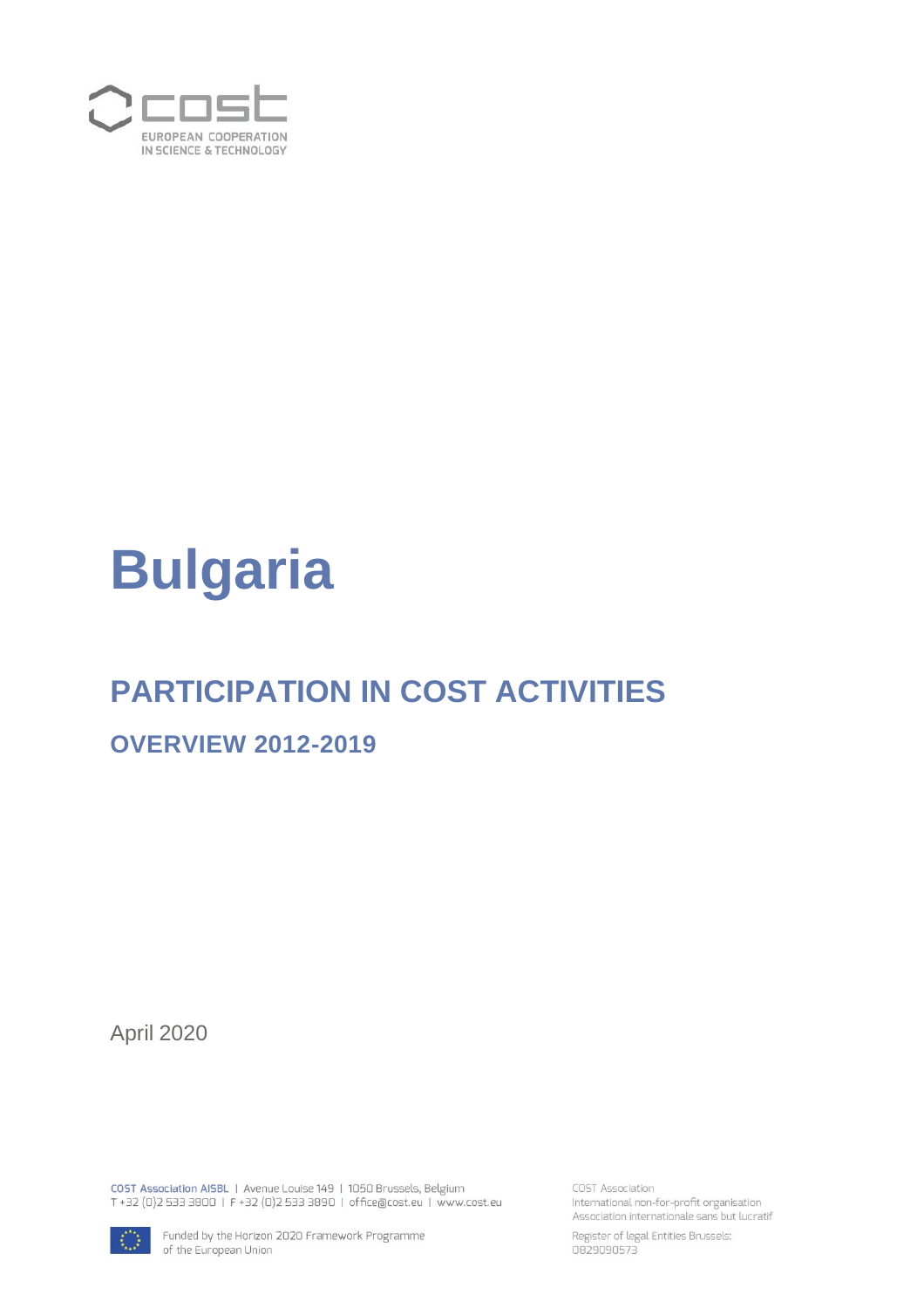

# **TABLE OF CONTENT**

| 2. Participations from Bulgaria in COST Action networking activities 3                  |  |
|-----------------------------------------------------------------------------------------|--|
| 3. Participations in networking activities by Early Career Investigators from Bulgaria4 |  |
|                                                                                         |  |
|                                                                                         |  |
|                                                                                         |  |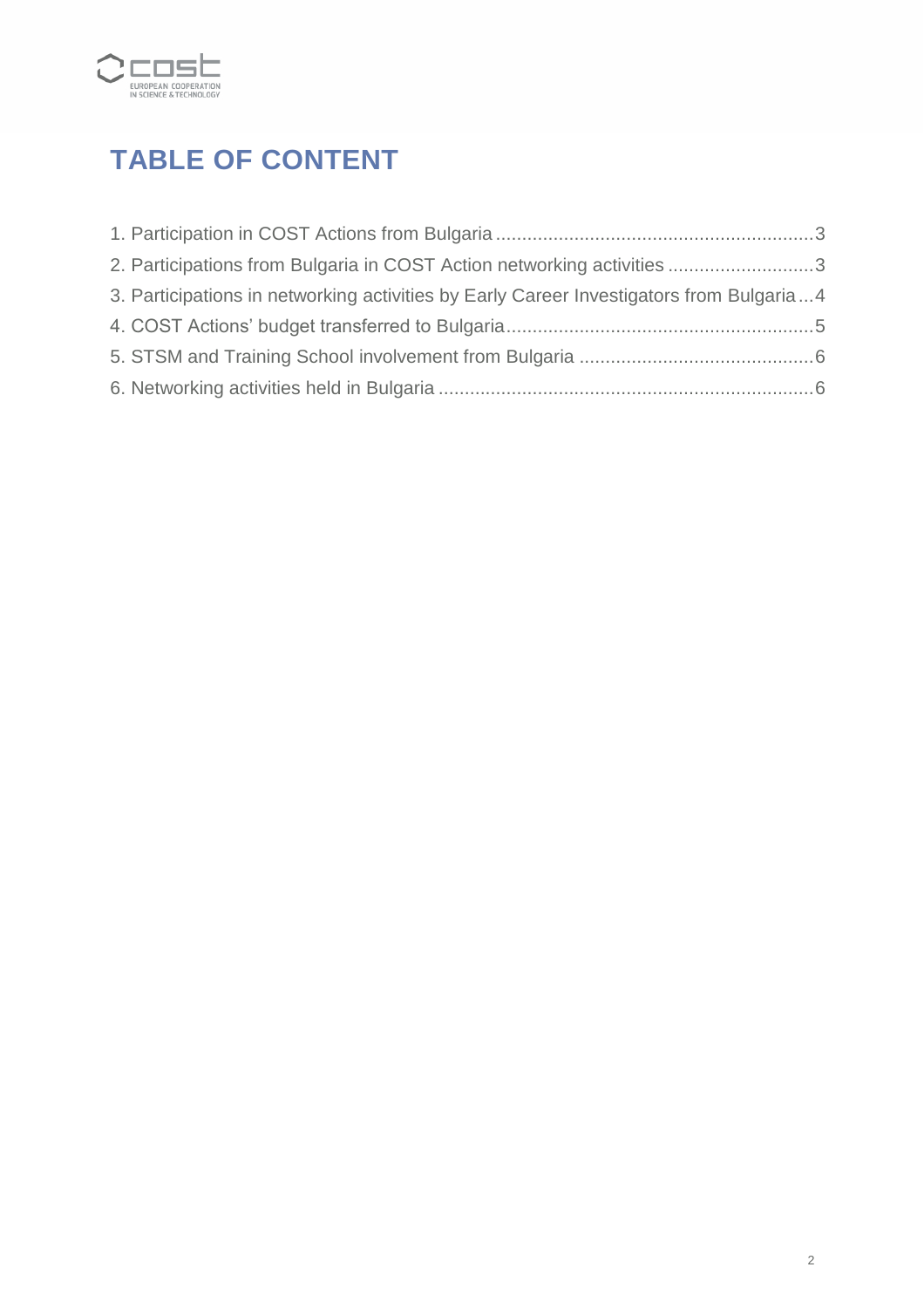

The purpose of this note is to present evidence-based information on benefits that COST can offer to the research community in Bulgaria, and through them to the national research and innovation system. COST Actions are flexible, effective and efficient pan-European networks for researchers and innovators to cooperate and coordinate nationally funded research activities allowing to jointly develop their own ideas and new initiatives in any science and technology field. Actions are open and inclusive to all researchers, irrespective of country, career stage or gender. In each Action, a Management Committee, composed of members nominated by the COST National Coordinator, is in charge of the Action coordination, implementation and management. Within the Action, a wide range of networking activities are supported by COST, such as meetings, Short Term Scientific Missions (STSM), and Training Schools (TS).

#### **1. PARTICIPATION IN COST ACTIONS FROM BULGARIA**

National participation in COST Actions refers here to the participation in the Management Committee of nationally approved Actions.

The graph below shows the percentage of national Action participations with respect to the total number of Actions running at any time of the year (shown in brackets).



*Graph 1. National participation in running Actions % (total number of running Actions in bracket)*

#### **2. PARTICIPATIONS FROM BULGARIA IN COST ACTION NETWORKING ACTIVITIES**

The graph below shows the total number of reimbursed participants from national institutions in COST Action networking activities (meetings, Short Term Scientific Missions, Training Schools).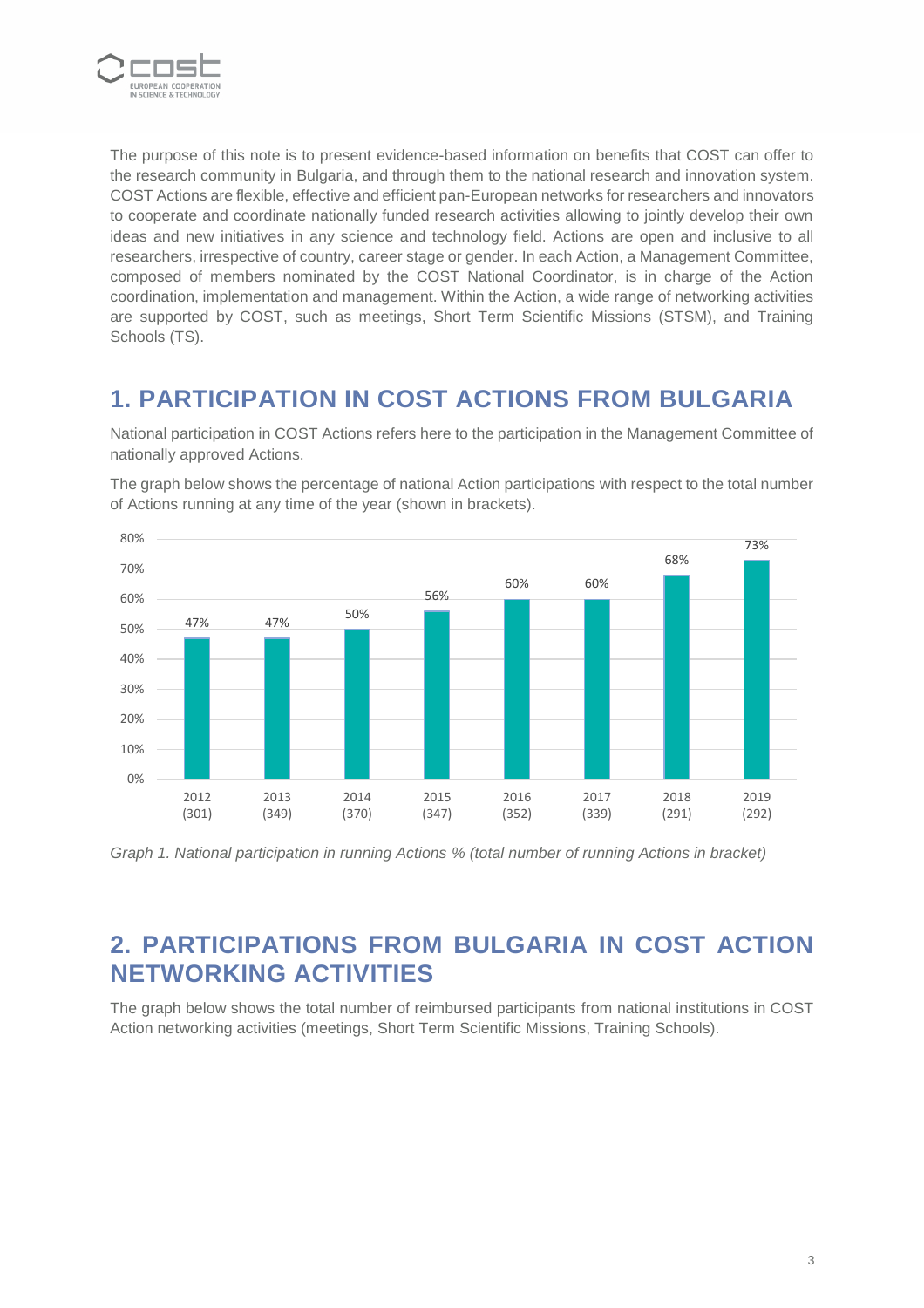



*Graph 2. Total number of reimbursed participants in Actions' networking activities*

# **3. PARTICIPATIONS IN NETWORKING ACTIVITIES BY EARLY CAREER INVESTIGATORS FROM BULGARIA**

COST stimulates the participation of Early Career Investigators - ECI (between PhD and PhD + 8 years) The graph below shows the share of ECI among participants from national institutions in COST Action networking activities (meetings, Short Term Scientific Missions, Training Schools).



*Graph 3. ECI share among participants in Actions' networking activities*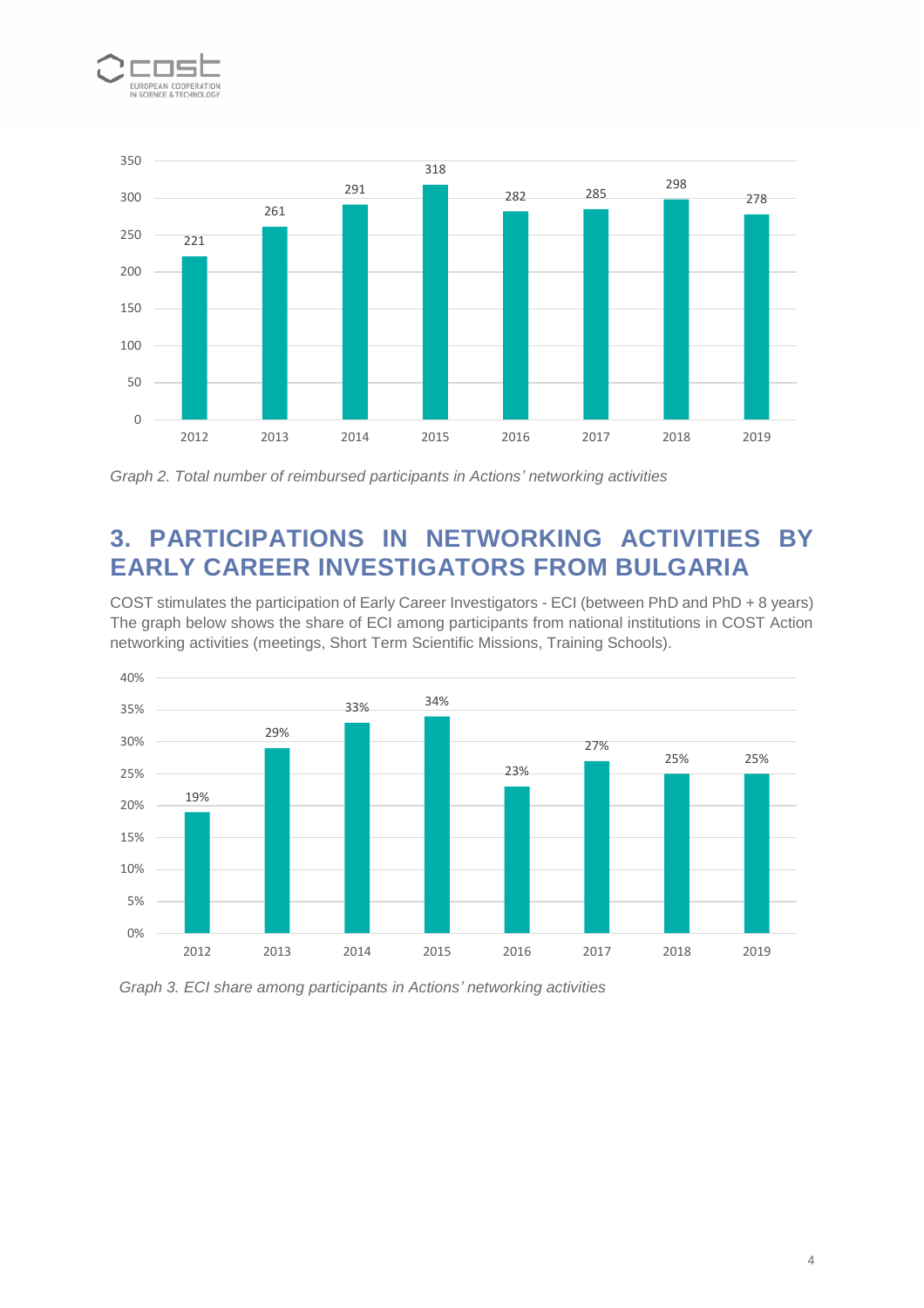

## **4. COST ACTIONS' BUDGET TRANSFERRED TO BULGARIA**

The first graph below shows the total amount that benefited participants from Bulgaria. This includes the financial support to meetings (travel reimbursement, organisation), Short Term Scientific Missions, Training Schools, administrative support to the Grant Holder institution (FSAC) but not dissemination expenses.



The second graph shows the country's share in relation to the total budget of the Actions.

*Graph 4a. COST Actions' budget transferred to the country*



*Graph 4b. Country share of the total Action budget*